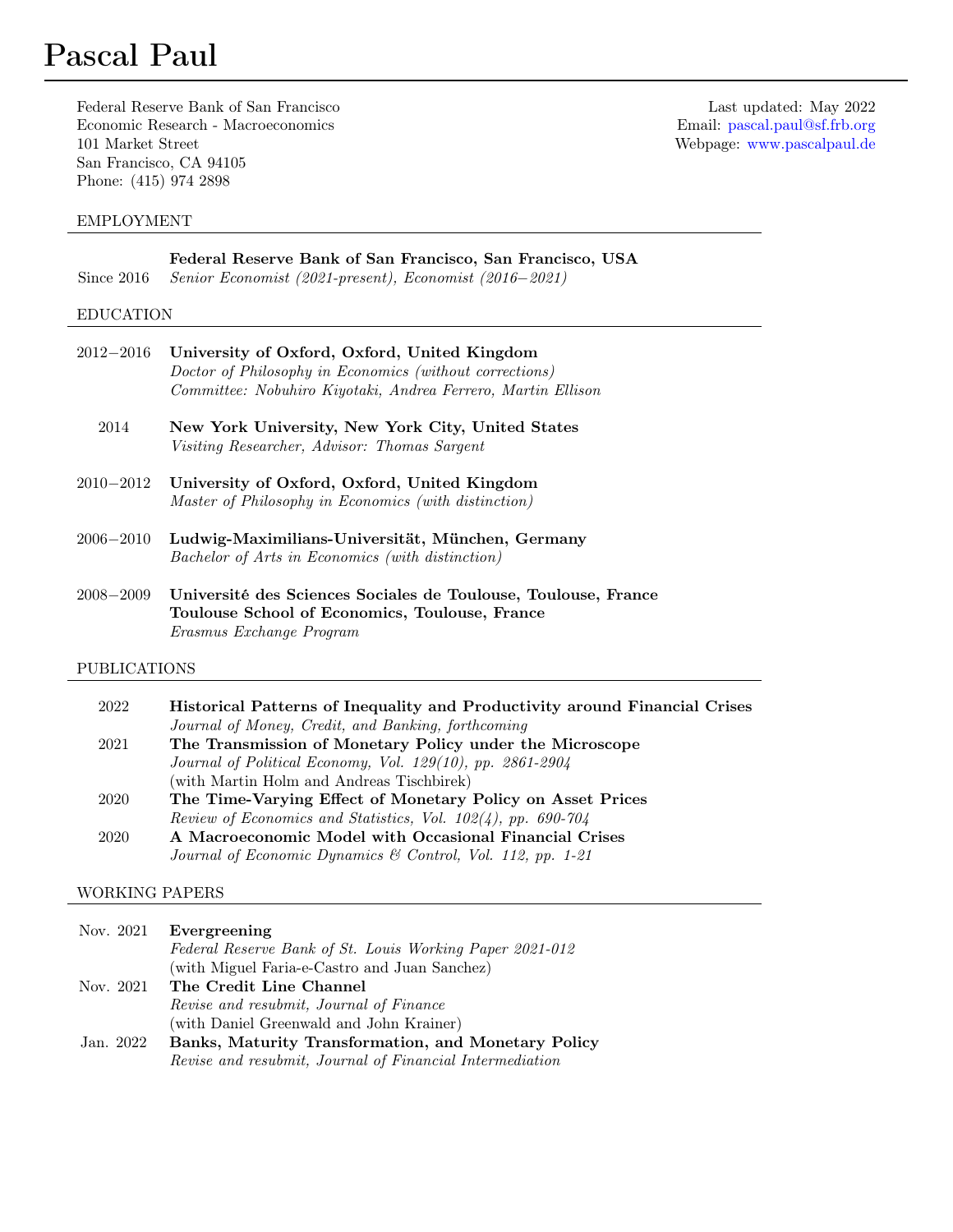#### WORK IN PROGRESS

| 2022 | Macro-Channels                         |
|------|----------------------------------------|
|      | (with Kilian Huber and Christian Wolf) |

#### TEACHING

2013−2016 Macroeconomics, Graduate Classes, University of Oxford 2009−2010 Macroeconomics, Undergraduate Classes, Ludwig-Maximilians-Universität

PRESENTATIONS (including scheduled)

- 2022 UC Berkeley, Mannheim Workshop on Firm Heterogeneity and Macroeconomics, ASSA Meetings, 17th European Winter Finance Summit, 15th Swiss Winter Conference on Financial Intermediation, University of Bonn, Michigan State University, BIS, SED Conference
- 2021 NBER Summer Institute (Monetary Economics), Barcelona GSE Summer Forum, Stanford GSB, SITE workshop on "Banks and Financial Frictions," University of Zurich, Macro-Finance Society, SED Conference, Université de Montréal, 11th ifo Conference on Macroeconomics & Survey Data, Norges Bank-CEPR "Frontier Research in Banking," Central Bank of Ireland workshop, Swiss Society for Financial Market Research, Day-ahead conference on Financial Markets and Institutions, CEA Meetings, RES Conference, EEA-ESEM Conference, Humboldt University of Berlin, CenFIS-CEAR Conference, FRB San Francisco, 28th Finance Forum
- 2020 NBER Summer Institute (Monetary Economics), UC Berkeley, London Business School, Fed Board "Monetary Policy and Heterogeneity", International Monetary Fund, 12th World Congress of the Econometric Society, Bank of England, Banque de France "Firms in times of the pandemic", Federal Reserve Virtual Brown Bag, Universitaet Hamburg, CEAR/GSU Financial Stability and the Coronavirus Pandemic, Federal Reserve Bank of San Francisco, 2020 OFCE/Science Po Workshop Empirical Monetary Economics, 2020 Winter Meetings of the Econometric Society, Danmarks Nationalbank conference "Climate Change, Pandemics, Monetary Policy: New Approaches in Crisis Time"
- 2019 UC Berkeley, ASSA Meetings, Federal Reserve Board of Governors, Applied Time Series Econometrics Workshop St. Louis, Sveriges Riksbank, Danmarks Nationalbank, Bank of Finland, Office of Financial Research, Federal Reserve Bank of San Francisco
- 2018 SED Conference, 12th Macro Finance Workshop, International Monetary Fund, Research Scrum Conference Federal Reserve, CEPR Economic History Workshop, German Economists Abroad Meeting, 2nd Annual NuCamp Conference, FRB San Francisco
- 2017 Fall Macro Committee Meeting of the Federal Reserve, EEA-ESEM Conference, NBER-NSF Seminar on Bayesian Inference in Econometrics and Statistics, Spring Macro Committee Meeting of the Federal Reserve, Norges Bank, Federal Reserve Bank of San Francisco
- 2016 New York Fed Oxford Monetary Economics Conference, Fall Midwest Macro Meetings, 4th Time Series Econometrics Workshop, IAAE Annual Conference, University of Tilburg, Bank of England, University of California Davis, CREi, European Central Bank, Federal Reserve Bank of San Francisco, Federal Reserve Board, Banque de France, Meeting of the Canadian Macroeconomics Study Group
- 2015 University of Oxford, 24th International Conference on "Money, Banking, and Finance", Workshop on Empirical Monetary Economics, European Winter Meeting of the Econometric Society, International Conference "Large Scale Financial Crises"
- 2014 New York University, University of Oxford